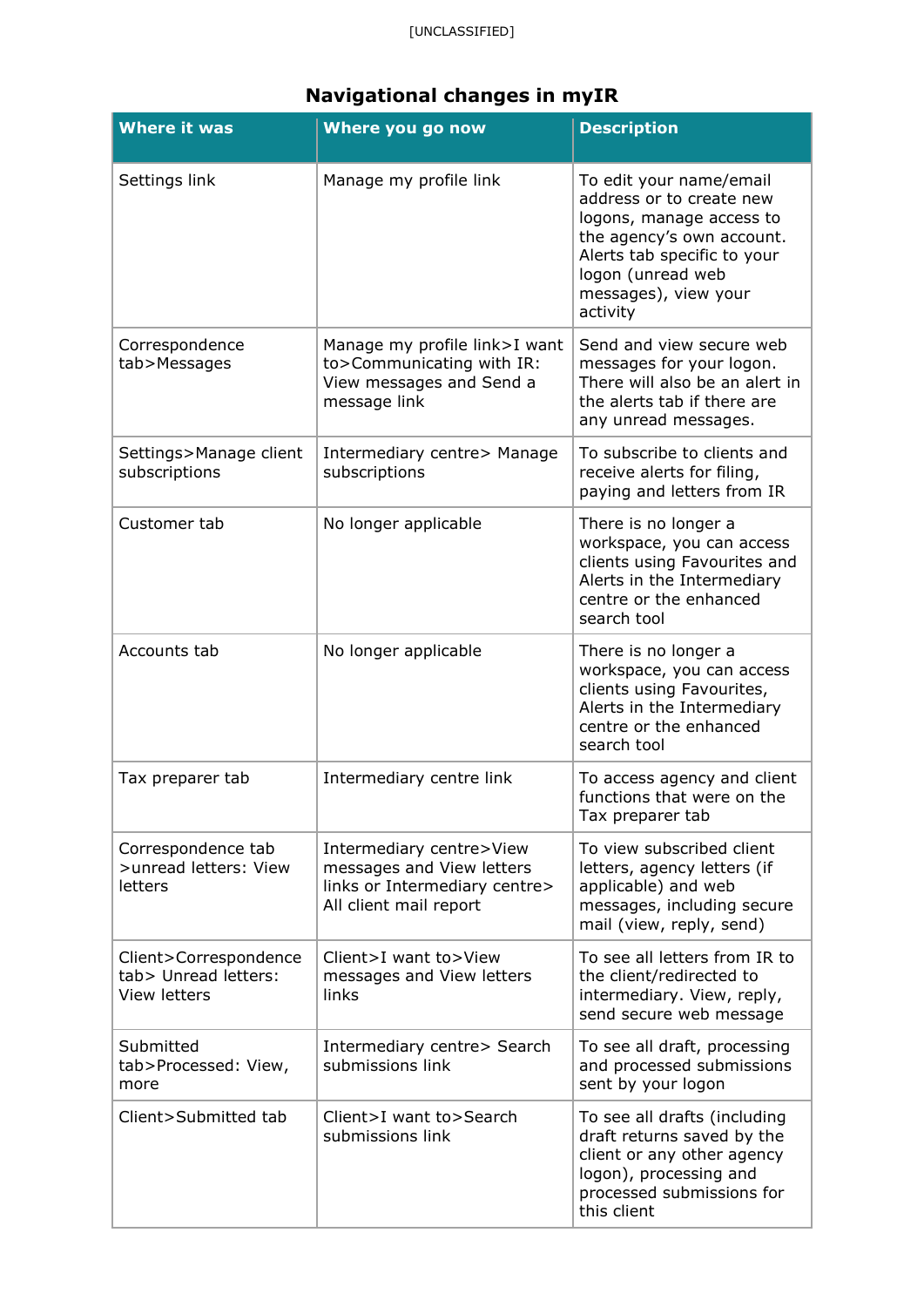| <b>Where it was</b>                                                                                     | Where you go now                                                                 | <b>Description</b>                                                                                                                                                                                                    |
|---------------------------------------------------------------------------------------------------------|----------------------------------------------------------------------------------|-----------------------------------------------------------------------------------------------------------------------------------------------------------------------------------------------------------------------|
| Tax preparer tab>Client<br>access                                                                       | Home>Search tab<br>(IR logo to go home)                                          | To find a linked client to<br>access by IRD number,<br>Customer Identifier or Name<br>(new)                                                                                                                           |
| Client>Income tax<br>tile>Account<br>registration<br>details>More>Additional<br>client attributes       | Client>Income tax panel><br>More>View account<br>registration details link       | To find balance date, filing<br>frequency, who mail is being<br>issued to, whether they're a<br>paper filer, refund bank<br>account and customer<br>type/sub type e.g. qualifying<br>company, look through<br>company |
| Client>Income tax<br>tile>Periods tab>Select<br>period link>more tab                                    | Client> Income tax panel<br>More>Additional period<br>details link>Period        | For income tax to find<br>Excess imputation, Losses to<br>carry forward, EOT status,<br>intention to use tax pooling<br>and ICA closing balance for<br>companies                                                      |
| Client>Income tax<br>tile>View details>Click<br>year 'Show history'                                     | Client>Income tax panel<br>More>View provisional tax                             | To see current and previous<br>provisional tax assessments<br>and methods                                                                                                                                             |
| Client>Income tax<br>tile>Earning summary:<br>View details>I want to<br>Print income details            | Client>Income tax panel<br>More>Print proof of income<br>or Print income details | To print income<br>summary/income details<br>(PDF)                                                                                                                                                                    |
| Client>Income tax<br>tile>Current income<br>types>Manage                                                | Client>Income tax<br>panel>More>My income<br>sources                             | To manage income sources<br>(add and remove)                                                                                                                                                                          |
| Client Income tax<br>tile>Earning summary:<br>View details>I want to<br>Update investment<br>percentage | Client>Income tax panel<br>More>Update investment<br>percentage                  | To change the split of joint<br>investment income eg. bank<br>interest for joint accounts                                                                                                                             |
| Client>Account<br>tile>Periods tab                                                                      | Client>Account>Returns and<br>transactions link                                  | To see list of periods and<br>links to file returns                                                                                                                                                                   |
| Client>Account>Periods<br>tab>Period date<br>link>Transaction details                                   | Client>Account panel: Returns<br>and transactions>Period date<br>link            | To see transactions and<br>navigate between<br>transaction period displays                                                                                                                                            |
| Client>Account>Periods<br>tab>Period date link>I<br>want to>File or amend<br>return                     | Client>Account panel:<br>More>File or amend return                               | View or amend already filed<br>returns. You can also file<br>returns and view overdue<br>returns.                                                                                                                     |
| How to file a previous<br>months Employment<br>information return                                       | Client>Account<br>panel: MoreFile or amend<br>return                             | To find file return function<br>for previous periods. The<br>account panel defaults to<br>the current month.                                                                                                          |